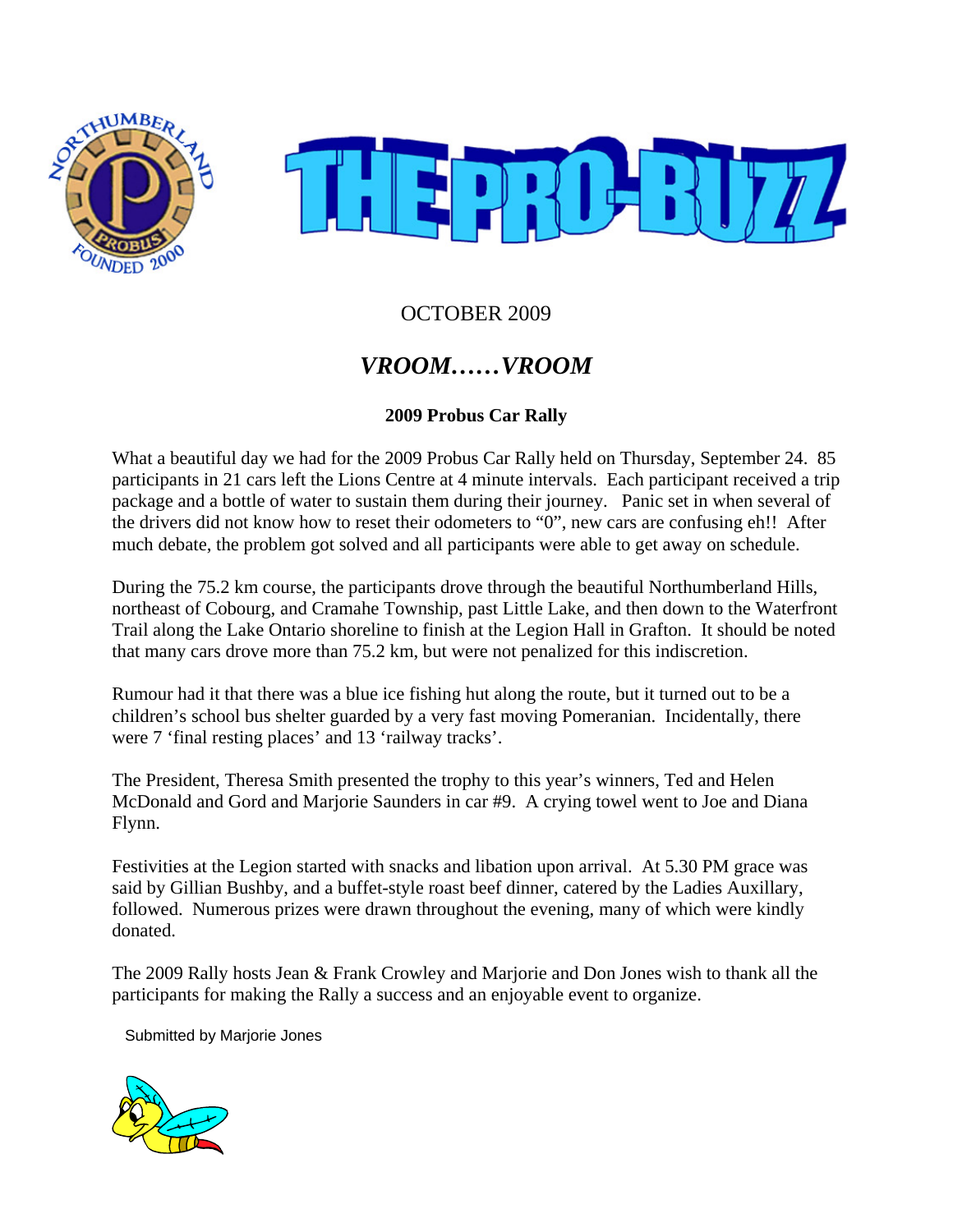# *Thrift is a wonderful virtue…especially in an ancestor..Mark Twain*

Submitted by Roland Alexander

## **COMING EVENTS**

General Meeting October 8<sup>th</sup>

Change of Officers at the Lion's Centre.

Kawartha Downs October  $27<sup>th</sup>$ 

Race at 4:00 P.M. with dinner  $+$  Eric's contest. Slots open any time—Good luck & let's have lots of winners. Cost \$26.00…car pool for transportation. Get your tickets today from Eric Carleton and his committee.

Cirque Du Soleil October 30th

 SOLD OUT!! Please pay today if you haven't done so already. \$110.00 each which includes the bus, show, gratuities, and a sit-down dinner at the Hot House Café. We will be leaving Cobourg at 1:30. The bus departure place will be announced later. It will not be at the Lion's Centre.

Dinner Theatre at The Best Western November 6<sup>th</sup>

The show is Relatively Speaking at a cost of \$33.75. Tickets will be available at our October meeting.

Viagara Falls at Stage West November 18<sup>th</sup>

SOLD OUT!! Please make sure you have given us your cheque.

NOTE... Probus Cobourg still have seats left for this show on Wednesday, November 4<sup>th</sup>. The price is the same as ours..\$65.00. We have 12 of our group going with them, so if anyone else would like to go—see me at the break.

## Christmas Party December  $10<sup>th</sup>$

Again at the Lion's Centre. More details later. Doreen & Brian Scott and Pat & Jerry Moran are the organizers.

Submitted by Verna Templer

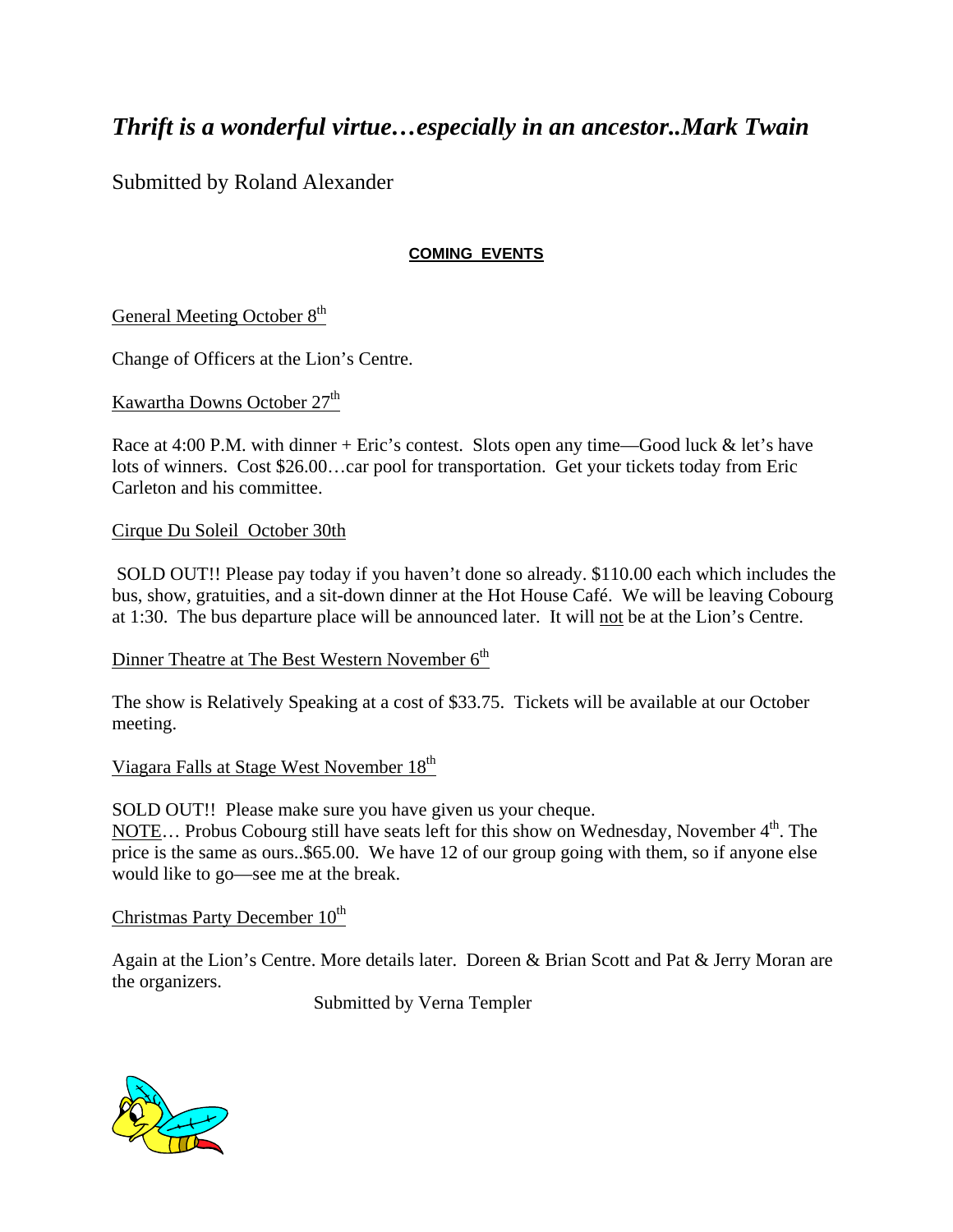#### **From the Speaker's Corner**

#### **Oct. 8th**

Dr. Bill Moebus speaking on his work in Honduras with a medical team.

#### **Oct. 22nd**

 Bob Abrames voyageur. Speaking on his adventures in the wild travelling as the voyageurs did by canoe in the 1800s.He will take up most of the meeting time as his address will take over an hour. It should be very interesting. He was very difficult to get. This man is a professional motivational speaker. He will be worth listening to I assure you.

#### **Nov. 12th**

T.B.A.

#### **Nov. 26th**

 Michael Newnham conductor of the Northumberland Symphony Orchestra An extremely talented man and comes very highly recommended.

#### **Dec. 10th**

Xmas Party

#### **Dec.24.th**

No meeting

## Submitted by Ron Templer

*Two guys were discussing popular family trends on sex, marriage and family values.* 

*Stu said, " I didn't sleep with my wife before we got married, did you?" Leroy replied, " I'm not sure, what was her maiden name?"* 

# *THE LUNCH BUNCH*

# October 22<sup>nd</sup> at Casey's

# Submitted by Doris Rasmussen

the patio at Warkworth Golf & Country Club—a favourite watering hole in the area.

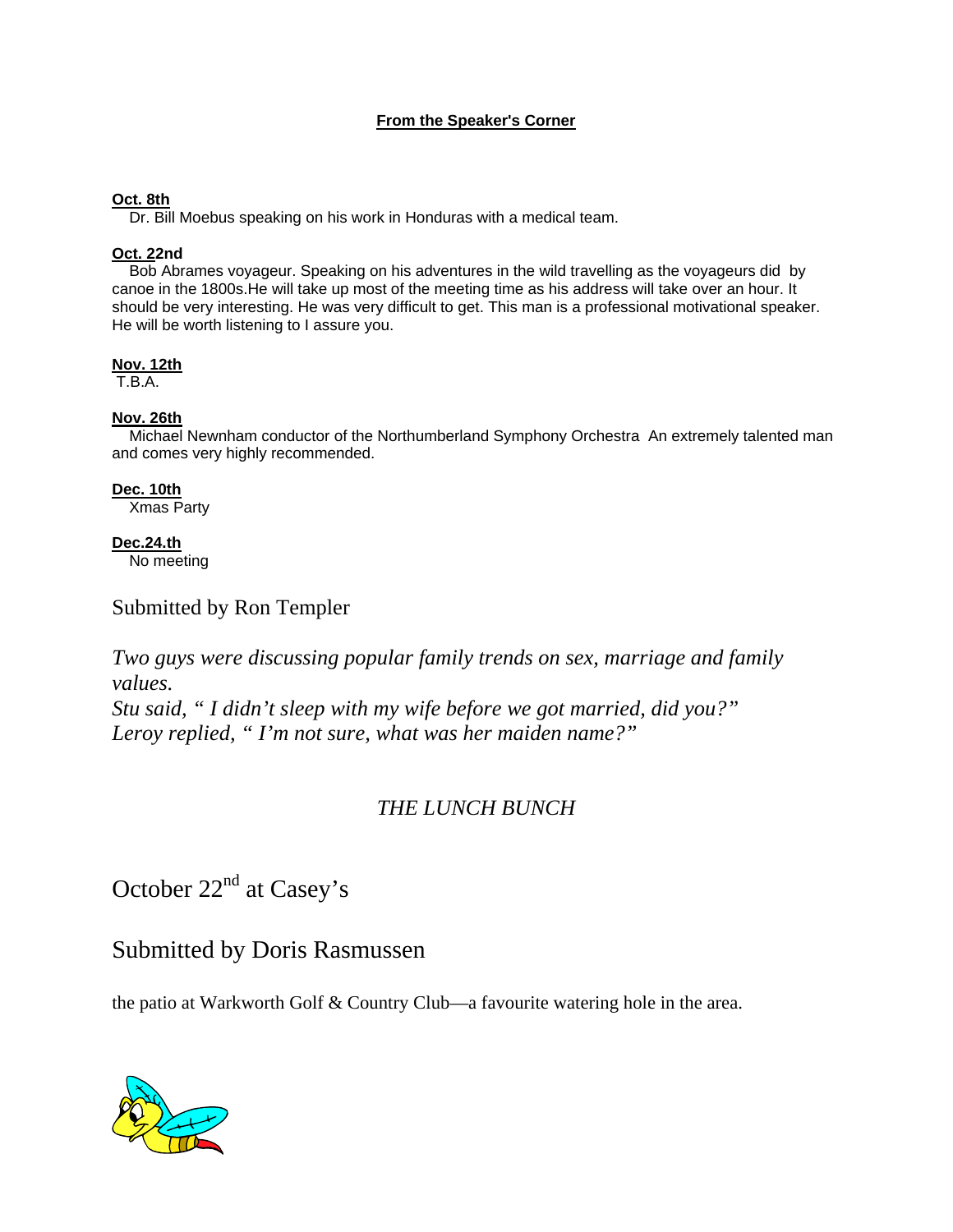# **H1N1**

*Your editors have been in touch with our medical professionals at a local pharmacy and have found out some facts about the current "swine" flu pandemic* 

*..wash your hands frequently…..or…. use an alcohol-based hand sanitizer* 

*It's not easy to tell the difference between seasonal flu and H1N1. Similarities are: cough, fever, sore throat, runny nose, headache and body aches. Fevers are more common with the H1N1.* 

*In our age group, those with diabetes or asthma are at a greater risk.* 

*People cannot get H1N1 from eating pork. Cooking meat properly is important for reducing the risk of foodborne illness.* 

*The above is only a synopsis…Please speak with your pharmacist regularly for updated information about H1N1 and the availability and desireability of obtaining the vaccine.* 

 The graveside service just barely finished, when there was a massive clap of thunder, followed by a tremendous bolt of lightning, accompanied by even more thunder rumbling in the distance. The little old man looked at the pastor and calmly said, " Well she's there."

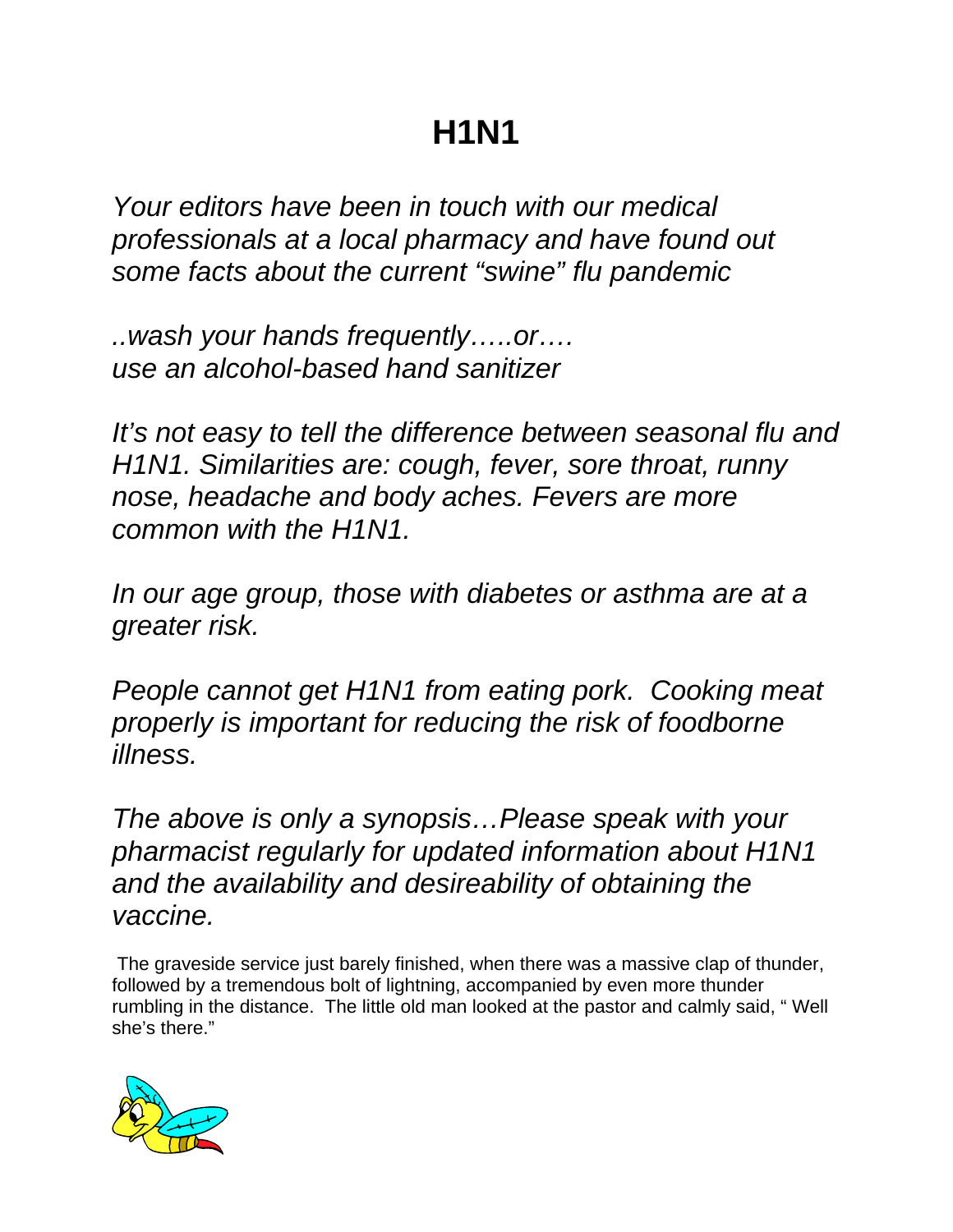**Working people frequently ask retired people what they do to make their days interesting.** 

**Well, for example, the other day my wife and I went into town and went into a shop. We were only in there for about 5 minutes. When we came out, there was a cop writing out a parking ticket. We went up to him and said, 'Come on man, how about giving a senior citizen a break?'**

**He ignored us and continued writing the ticket. I called him a Nazi turd. He glared at me and started writing another ticket for having worn tires.** 

**So my wife called him a shit-head. He finished the second ticket and put it on the windshield with the first. Then he started writing a third ticket. This went on for about 20 minutes. The more we abused him, the more tickets he wrote. Personally, we didn't care. We came into town by bus and the car had a Quebec sticker. We try to have a little fun each day now that we're retired. It's important at our age.** 

# *GOLF NEWS…..GOLF NEWS*

Probus Golf on September 14th

Probus golf at Shelter Valley Pines started out as any other Probus golf. Sunny with a slim chance of pars followed by a number of bogeys.

Speaking of pars, team #1 scored #1. John Ellery, Lloyd Margles and the super team of Mary and Norm Davies won with a 32 which is par.

On the way home Mary and Norm passed a barnyard of mules, goats, and pigs. One of them asked "relatives of yours?" "Yep," the other replied, "in- laws"! Don't know how true that is, but that's what I heard.

I also heard that a Probus couple are planning to get married, She said: I want to keep my house. He said: OK

She said: I want to keep my car. He said: OK

She said: I want to have sex 6 times a week: He said: OK Put me down for Tuesdays.

Submitted by Doug Lloyd